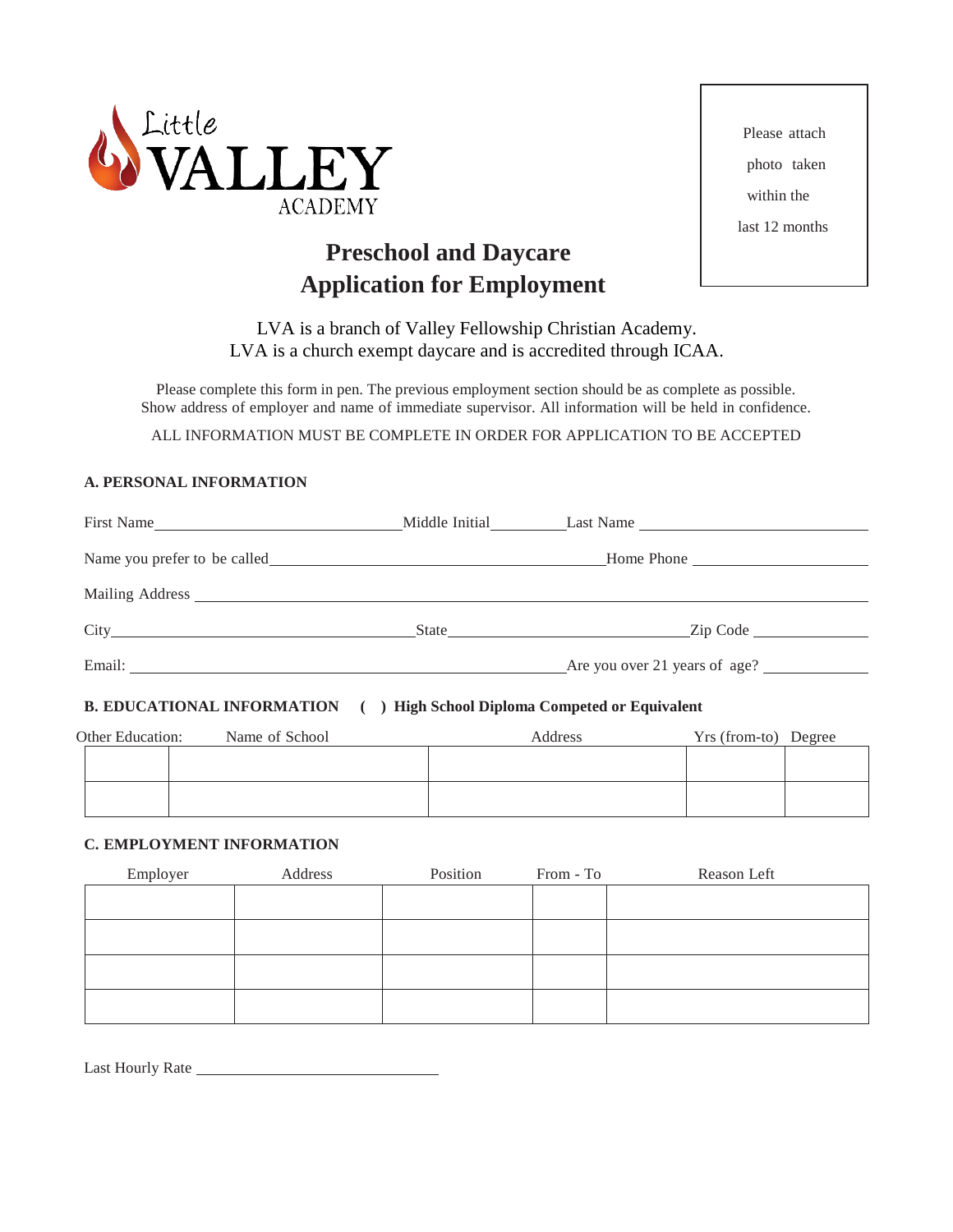#### **D. ACADEMIC INFORMATION**

Highest Degree Held \_\_\_\_\_\_\_\_\_\_\_\_\_\_\_\_\_\_\_\_\_\_\_\_\_\_\_\_\_\_\_\_\_\_\_\_\_\_\_\_\_\_\_\_\_\_\_\_\_\_\_\_\_\_\_\_\_\_\_\_\_\_\_\_\_\_\_\_\_\_\_\_\_\_\_\_\_\_\_

Other Certifications \_\_\_\_\_\_\_\_\_\_\_\_\_\_\_\_\_\_\_\_\_\_\_\_\_\_\_\_\_\_\_\_\_\_\_\_\_\_\_\_\_\_\_\_\_\_\_\_\_\_\_\_\_\_\_\_\_\_\_\_\_\_\_\_\_\_\_\_\_\_\_\_

*\*Please attach a copy of your college transcripts if applicable*

## **E. CHILDCARE EXPERIENCE**

| <b>Organization Name</b> | Address | $From - To$ | Grades/Ages |
|--------------------------|---------|-------------|-------------|
|                          |         |             |             |
|                          |         |             |             |
|                          |         |             |             |
|                          |         |             |             |

\_\_\_\_\_\_\_\_\_\_\_\_\_\_\_\_\_\_\_\_\_\_\_\_\_\_\_\_\_\_\_\_\_\_\_\_\_\_\_\_\_\_\_\_\_\_\_\_\_\_\_\_\_\_\_\_\_\_\_\_\_\_\_\_\_\_\_\_\_\_\_\_\_\_\_\_\_\_\_\_\_\_\_\_\_\_\_\_\_\_\_\_\_\_\_\_\_\_\_\_\_\_\_\_\_\_\_\_\_\_\_\_

Briefly list your greatest strength as a caregiver **expression of the case of the case of the case of the case of the case of the case of the case of the case of the case of the case of the case of the case of the case of** 

#### **F. PLACEMENT INFORMATION**

What ages would you prefer to teach? **Show that are seen as a set of the set of the set of the set of the set of the set of the set of the set of the set of the set of the set of the set of the set of the set of the set of** 

( ) Full Time ( ) Part Time

## **G. CHRISTIAN SCHOOL INFORMATION** *\*\*Please attach a copy of your philosophy of education. (2 to 3 pages, typed)*

\_\_\_\_\_\_\_\_\_\_\_\_\_\_\_\_\_\_\_\_\_\_\_\_\_\_\_\_\_\_\_\_\_\_\_\_\_\_\_\_\_\_\_\_\_\_\_\_\_\_\_\_\_\_\_\_\_\_\_\_\_\_\_\_\_\_\_\_\_\_\_\_\_\_\_\_\_\_\_\_\_\_\_\_\_\_\_\_\_\_\_\_\_\_\_\_\_\_\_\_\_\_\_\_\_\_\_\_\_\_\_\_\_ \_\_\_\_\_\_\_\_\_\_\_\_\_\_\_\_\_\_\_\_\_\_\_\_\_\_\_\_\_\_\_\_\_\_\_\_\_\_\_\_\_\_\_\_\_\_\_\_\_\_\_\_\_\_\_\_\_\_\_\_\_\_\_\_\_\_\_\_\_\_\_\_\_\_\_\_\_\_\_\_\_\_\_\_\_\_\_\_\_\_\_\_\_\_\_\_\_\_\_\_\_\_\_\_\_\_\_\_\_\_\_\_\_

\_\_\_\_\_\_\_\_\_\_\_\_\_\_\_\_\_\_\_\_\_\_\_\_\_\_\_\_\_\_\_\_\_\_\_\_\_\_\_\_\_\_\_\_\_\_\_\_\_\_\_\_\_\_\_\_\_\_\_\_\_\_\_\_\_\_\_\_\_\_\_\_\_\_\_\_\_\_\_\_\_\_\_\_\_\_\_\_\_\_\_\_\_\_\_\_\_\_\_\_\_\_\_\_\_\_\_\_\_\_\_\_\_

\_\_\_\_\_\_\_\_\_\_\_\_\_\_\_\_\_\_\_\_\_\_\_\_\_\_\_\_\_\_\_\_\_\_\_\_\_\_\_\_\_\_\_\_\_\_\_\_\_\_\_\_\_\_\_\_\_\_\_\_\_\_\_\_\_\_\_\_\_\_\_\_\_\_\_\_\_\_\_\_\_\_\_\_\_\_\_\_\_\_\_\_\_\_\_\_\_\_\_\_\_\_\_\_\_\_\_\_\_\_\_\_\_ \_\_\_\_\_\_\_\_\_\_\_\_\_\_\_\_\_\_\_\_\_\_\_\_\_\_\_\_\_\_\_\_\_\_\_\_\_\_\_\_\_\_\_\_\_\_\_\_\_\_\_\_\_\_\_\_\_\_\_\_\_\_\_\_\_\_\_\_\_\_\_\_\_\_\_\_\_\_\_\_\_\_\_\_\_\_\_\_\_\_\_\_\_\_\_\_\_\_\_\_\_\_\_\_\_\_\_\_\_\_\_\_\_

How would your employment in a Christian school differ from your employment in a non-Christian school?

What did you like best about your last job? \_

If you were hired, what are some changes that you would do differently compared to your last employment? \_

# **H. SPIRITUAL INFORMATION**

| Current church that the control of the control of the control of the control of the control of the control of the control of the control of the control of the control of the control of the control of the control of the con |                |  |  |
|--------------------------------------------------------------------------------------------------------------------------------------------------------------------------------------------------------------------------------|----------------|--|--|
| (name)                                                                                                                                                                                                                         | (denomination) |  |  |
| Church address experiences and the contract of the contract of the contract of the contract of the contract of the contract of the contract of the contract of the contract of the contract of the contract of the contract of | Pastor's Name: |  |  |
| Have you accepted Jesus Christ as your personal Lord and Savior? () Yes () No                                                                                                                                                  | Date / $/$     |  |  |
| Have you received the baptism of the Holy Spirit with the evidence of speaking in other tongues? () Yes () No Date $\frac{1}{2}$                                                                                               |                |  |  |
| State any type of Christian service you have been involved in                                                                                                                                                                  |                |  |  |

 $\mathcal{L}$ 

**I. HEALTH INFORMATION** \*Upon employment a Medical History form must be completed.

| Do you consider your health adequate for working with young children?                |  |  |
|--------------------------------------------------------------------------------------|--|--|
| Have you ever been disciplined for violating company policies $( \ )$ Yes $( \ )$ No |  |  |
| Do you use illegal drugs? $($ $)$ Yes $($ $)$ No                                     |  |  |
| Who may we notify in the case of an emergency? Name:                                 |  |  |
| Contact information:                                                                 |  |  |
| Are there any health concerns/issues you would like the school to be aware of?       |  |  |

\_\_\_\_\_\_\_\_\_\_\_\_\_\_\_\_\_\_\_\_\_\_\_\_\_\_\_\_\_\_\_\_\_\_\_\_\_\_\_\_\_\_\_\_\_\_\_\_\_\_\_\_\_\_\_\_\_\_\_\_\_\_\_\_\_\_\_\_\_\_\_\_\_\_\_\_\_\_\_\_\_\_\_\_\_\_\_\_\_\_\_\_\_\_\_\_\_\_\_\_\_\_\_\_\_\_\_\_\_\_\_\_